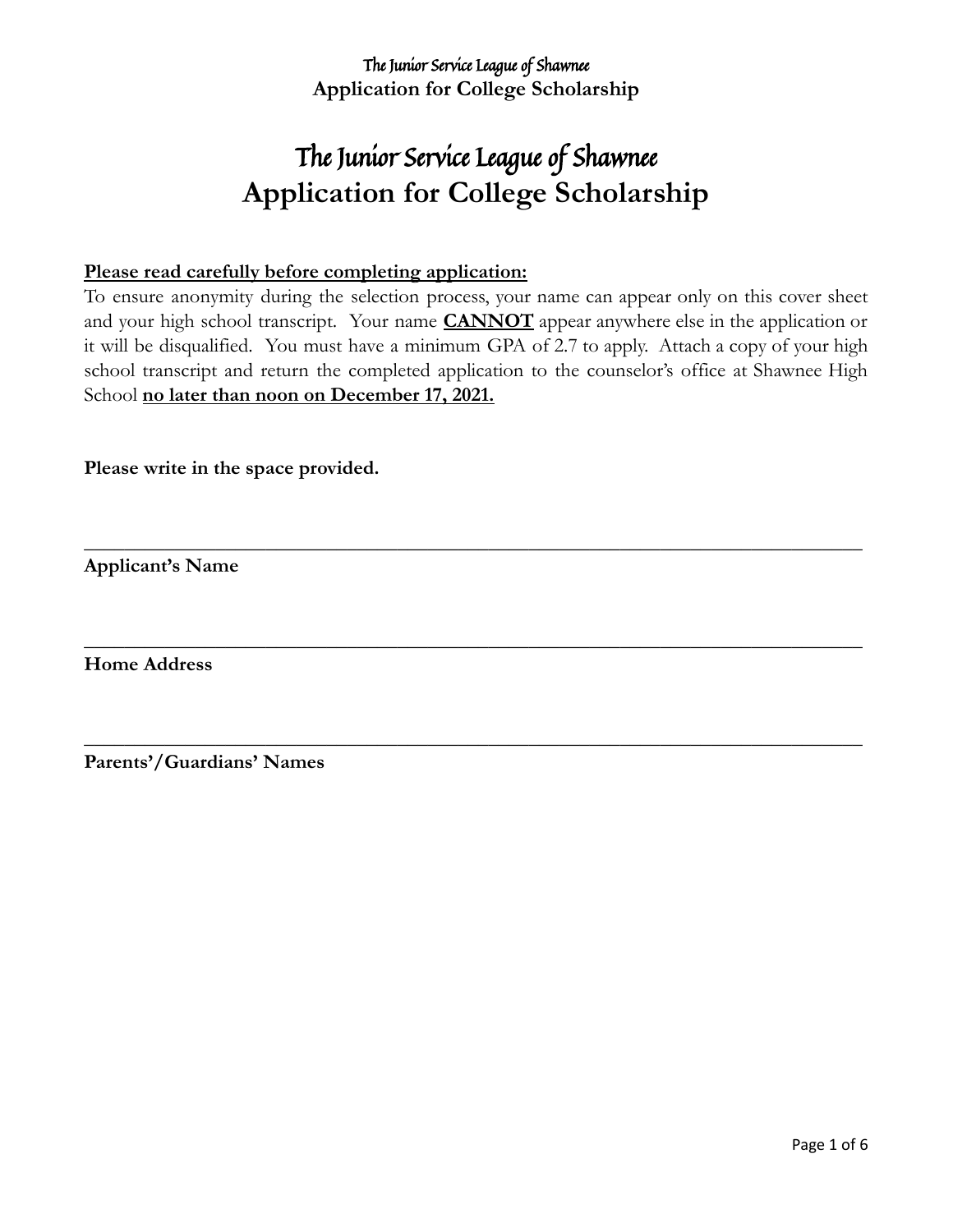**\_\_\_\_\_\_\_\_\_\_\_\_\_\_\_\_\_\_\_\_\_\_\_\_\_\_\_\_\_\_\_\_\_\_\_\_\_\_\_\_\_\_\_\_\_\_\_\_\_\_\_\_\_\_\_\_\_\_\_\_\_\_\_\_\_\_\_\_\_\_\_\_\_\_**

**\_\_\_\_\_\_\_\_\_\_\_\_\_\_\_\_\_\_\_\_\_\_\_\_\_\_\_\_\_\_\_\_\_\_\_\_\_\_\_\_\_\_\_\_\_\_\_\_\_\_\_\_\_\_\_\_\_\_\_\_\_\_\_\_\_\_\_\_\_\_\_\_\_\_**

**\_\_\_\_\_\_\_\_\_\_\_\_\_\_\_\_\_\_\_\_\_\_\_\_\_\_\_\_\_\_\_\_\_\_\_\_\_\_\_\_\_\_\_\_\_\_\_\_\_\_\_\_\_\_\_\_\_\_\_\_\_\_\_\_\_\_\_\_\_\_\_\_\_\_**

**College you Plan to Attend:**

**Have you been accepted to a college/university? If so, which one(s).**

**List below the amount(s) and name(s) of scholarships and financial aid you know you will be receiving:**

**\_\_\_\_\_\_\_\_\_\_\_\_\_\_\_\_\_\_\_\_\_\_\_\_\_\_\_\_\_\_\_\_\_\_\_\_\_\_\_\_\_\_\_\_\_\_\_\_\_\_\_\_\_\_\_\_\_\_\_\_\_\_\_\_\_\_\_\_\_\_\_\_\_\_**

**\_\_\_\_\_\_\_\_\_\_\_\_\_\_\_\_\_\_\_\_\_\_\_\_\_\_\_\_\_\_\_\_\_\_\_\_\_\_\_\_\_\_\_\_\_\_\_\_\_\_\_\_\_\_\_\_\_\_\_\_\_\_\_\_\_\_\_\_\_\_\_\_\_\_**

**\_\_\_\_\_\_\_\_\_\_\_\_\_\_\_\_\_\_\_\_\_\_\_\_\_\_\_\_\_\_\_\_\_\_\_\_\_\_\_\_\_\_\_\_\_\_\_\_\_\_\_\_\_\_\_\_\_\_\_\_\_\_\_\_\_\_\_\_\_\_\_\_\_\_**

**\_\_\_\_\_\_\_\_\_\_\_\_\_\_\_\_\_\_\_\_\_\_\_\_\_\_\_\_\_\_\_\_\_\_\_\_\_\_\_\_\_\_\_\_\_\_\_\_\_\_\_\_\_\_\_\_\_\_\_\_\_\_\_\_\_\_\_\_\_\_\_\_\_\_**

**\_\_\_\_\_\_\_\_\_\_\_\_\_\_\_\_\_\_\_\_\_\_\_\_\_\_\_\_\_\_\_\_\_\_\_\_\_\_\_\_\_\_\_\_\_\_\_\_\_\_\_\_\_\_\_\_\_\_\_\_\_\_\_\_\_\_\_\_\_\_\_\_\_\_**

**\_\_\_\_\_\_\_\_\_\_\_\_\_\_\_\_\_\_\_\_\_\_\_\_\_\_\_\_\_\_\_\_\_\_\_\_\_\_\_\_\_\_\_\_\_\_\_\_\_\_\_\_\_\_\_\_\_\_\_\_\_\_\_\_\_\_\_\_\_\_\_\_\_\_**

**Are you applying for other scholarships? If so, please list them below:**

**College Entrance examination score(s):** *(20 points possible)*

ACT Composite score: and/or SAT Composite score:

**Cumulative high school grade point average (GPA) excluding spring semester of senior year, and class rank:** *(20 points possible)*

GPA: \_\_\_\_\_\_\_

| Class Rank: |  |
|-------------|--|
|-------------|--|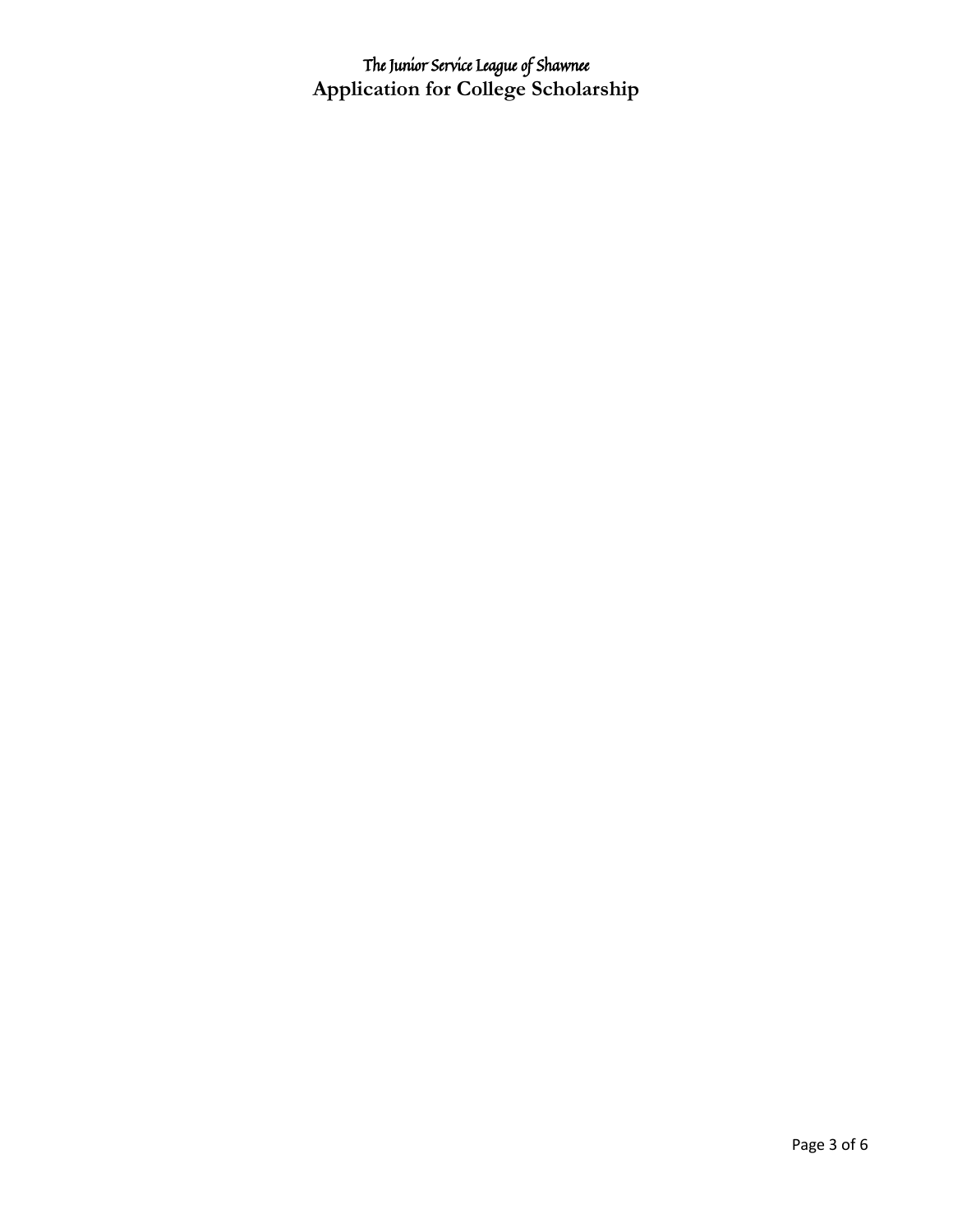**Financial Need – Please indicate your family's adjusted gross income from last year's tax return** *(20 points possible)*

| under \$34,999      | $$80,000 - $99,999$   |
|---------------------|-----------------------|
| $$35,000 - $49,999$ | $$100,000 - $149,999$ |
| $$50,000 - $64,999$ | $$150,000 - $199,999$ |
| $$65,000 - $79,999$ | $$200,000$ and above  |

**Total number of family members living at home:** \_\_\_\_\_\_\_

#### **Number of dependents your parents claimed on last year's tax return:**

# Dependents: \_\_\_\_\_ Ages: \_\_\_\_\_\_\_\_\_\_\_\_\_\_\_\_\_\_\_\_\_\_\_\_\_\_\_\_\_\_

**\_\_\_\_\_\_\_\_\_\_\_\_\_\_\_\_\_\_\_\_\_\_\_\_\_\_\_\_\_\_\_\_\_\_\_\_\_\_\_\_\_\_\_\_\_\_\_\_\_\_\_\_\_\_\_\_\_\_\_\_\_\_\_\_\_\_\_\_\_\_\_\_\_\_**

**\_\_\_\_\_\_\_\_\_\_\_\_\_\_\_\_\_\_\_\_\_\_\_\_\_\_\_\_\_\_\_\_\_\_\_\_\_\_\_\_\_\_\_\_\_\_\_\_\_\_\_\_\_\_\_\_\_\_\_\_\_\_\_\_\_\_\_\_\_\_\_\_\_\_**

**\_\_\_\_\_\_\_\_\_\_\_\_\_\_\_\_\_\_\_\_\_\_\_\_\_\_\_\_\_\_\_\_\_\_\_\_\_\_\_\_\_\_\_\_\_\_\_\_\_\_\_\_\_\_\_\_\_\_\_\_\_\_\_\_\_\_\_\_\_\_\_\_\_\_**

**\_\_\_\_\_\_\_\_\_\_\_\_\_\_\_\_\_\_\_\_\_\_\_\_\_\_\_\_\_\_\_\_\_\_\_\_\_\_\_\_\_\_\_\_\_\_\_\_\_\_\_\_\_\_\_\_\_\_\_\_\_\_\_\_\_\_\_\_\_\_\_\_\_\_**

# Currently attending college/university: \_\_\_\_\_

#### **Are there any other financial considerations that should be noted?**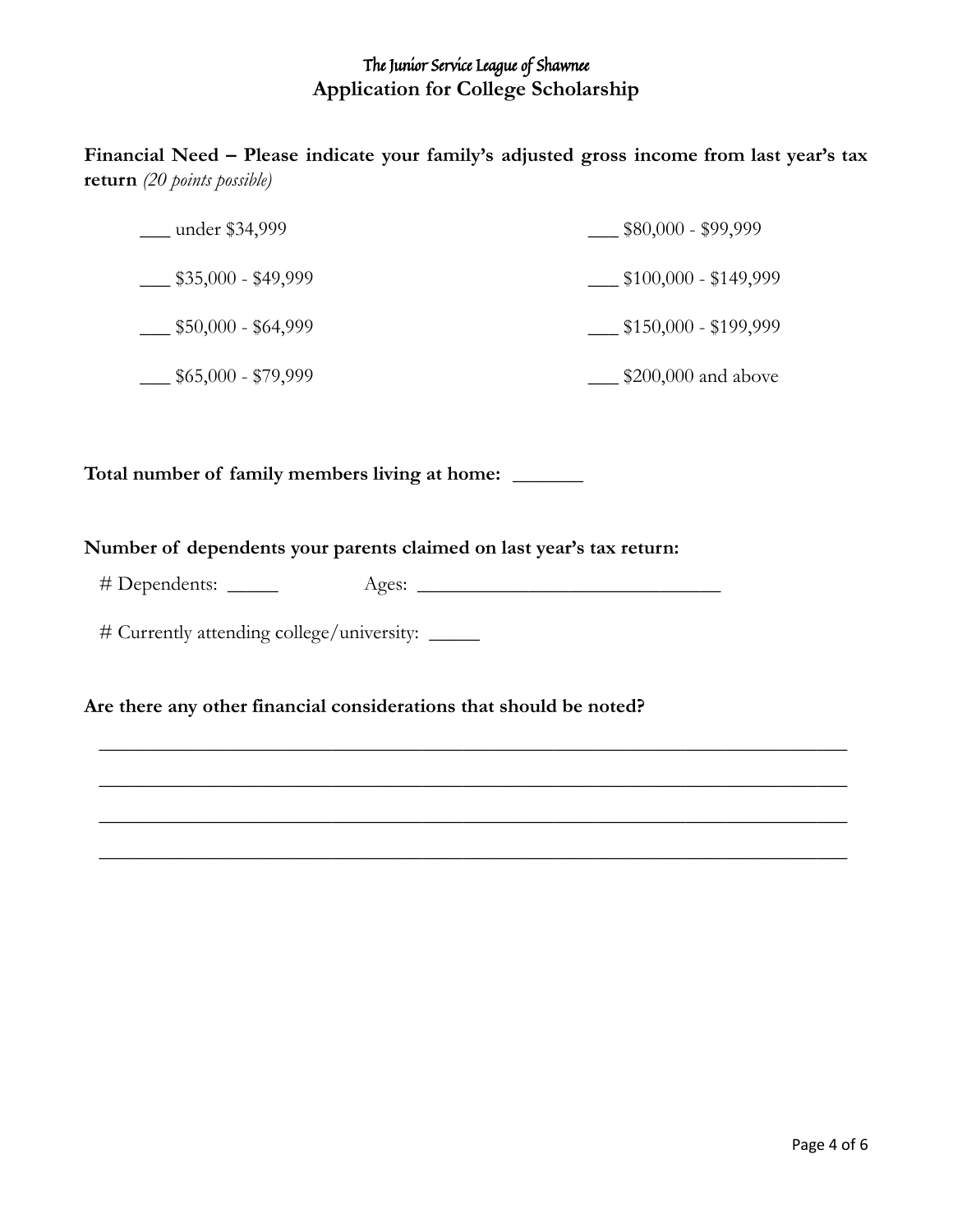**Please type this portion of the application. Remember not to include your name. Read the questions carefully and proof read your answers.**

- *1.* Please describe any volunteer work you have been involved in (not school related). Include church, community or other activities as well as the approximate dates and length of time for each activity. *(30 points possible)*
- 2. Please describe any part-time or full-time work experience you have had in the last four years. Include permanent as well as temporary jobs (i.e. babysitting). Include approximate number of hours per week and length of time for each job. *(20 points possible)*
- 3. Please describe extracurricular activities in which you have participated (i.e. organizations and clubs) by year – Freshman, Sophomore, etc. Do not include volunteer work detailed in #1. Indicate any offices held. *(20 points possible)*
- 4. List honors and awards you have received. Please include the date received. *(20 points possible)*